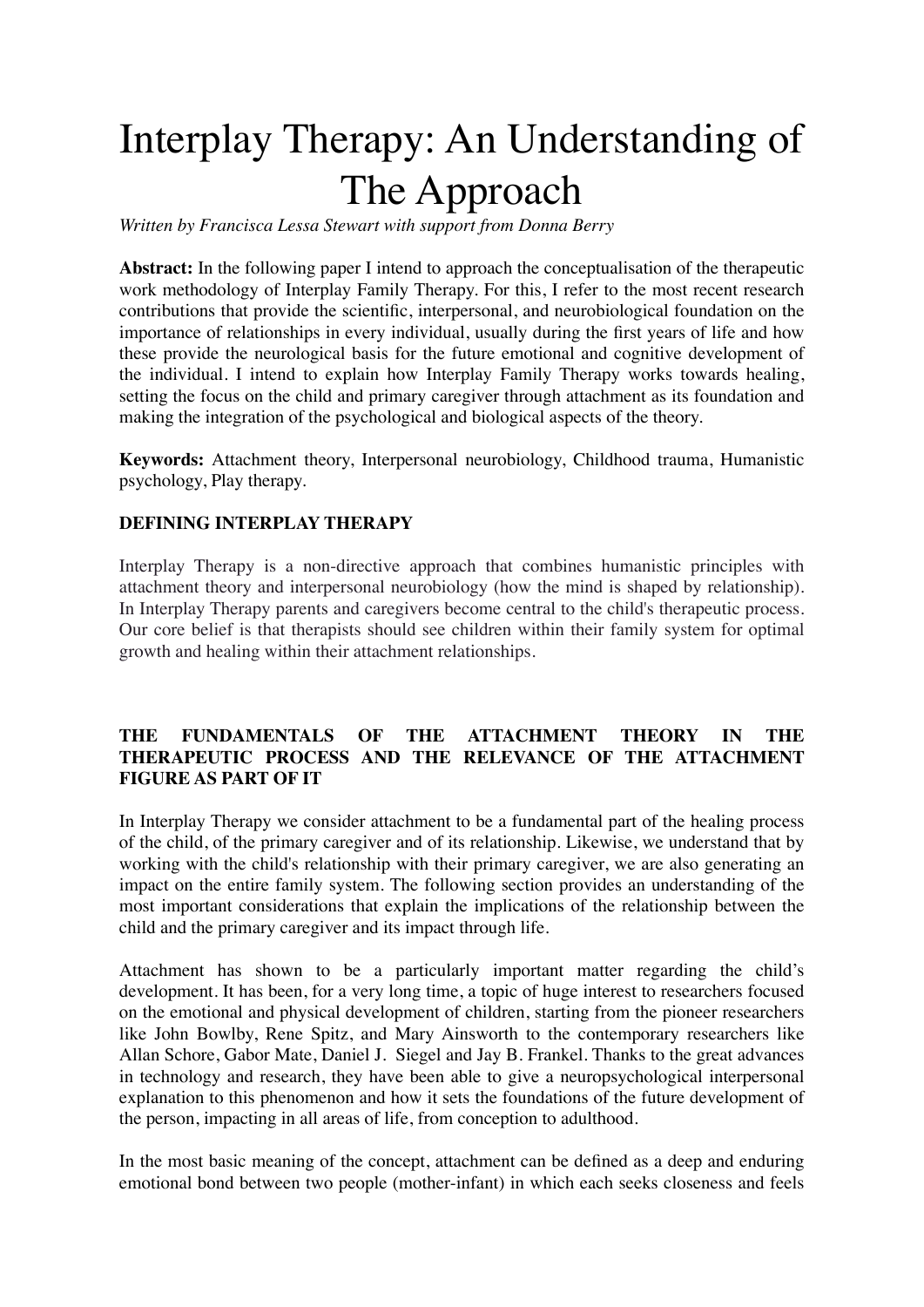more secure when in the presence of the attachment figure. But it gets much more complex than that. "The evolutionary mechanism of attachment is critical to more than just the development of overt behaviours and cognitive mental functions but also to self-regulating emotional and social capacities that are essential for adaptive organismic functioning" (Schore, 2019, p. 31). It has such a long-lasting impact that Schore (1996) also adds that the whole self-organization of the developing brain happens in the context of the relationship with another self, with another brain.

Because of the profound impact that these early interactions and relationships have on the developing brain of a child, Schore (2019) refers to it as the modern attachment theory. This difference in the usage of terms, compared to the classic approach of the attachment theory developed initially by John Bowlby around 1958, only happens due to the great advances in scientific research and methodologies. Now we can understand that this relationship creates neurobiological changes in the brain structure creating the foundations for the future development. Because of this, the Modern Attachment Theory that Schore (2019) refers to, has a solid foundation in the research finding that when there is mother-child connection at the beginning of the child's life, you can observe how the right hemisphere of the brain (the one in charge of the emotions, the nonverbal language, the unconscious information) gets activated in both of them. He strongly emphasizes on the importance of the right brain in shaping who we are as individuals and how we engage in our relationships. He states that this right brain-to-right brain interactions in infancy and childhood lead to the development of our sense of self, unconscious processes, attachment patterns and ability to regulate our emotions. It is in the first year of life that the brain doubles its size and creates around 40.000 neuronal connections per second.

In Schore's (2019) theory, interpersonal neurobiological models focusing on right brain-toright brain co-regulation underlie attachment formation. The primary caregiver uses visualfacial, auditory-prosodic, and tactile-gestural affective communications to regulate the infant's internal states via the autonomic and central nervous system. In Schore's (2019) own words: "...two-person interpersonal neurobiological perspective to model right brain-to-right brain communications of affect synchrony and positively valanced states and interactive repair of negatively valanced states" (p.33). This evidences the importance and relevance of the role of interpersonal neurobiology in attachment and the significant impact on helping and shaping mother-infant relationship when there is a dysfunctional connection or attachment.

Essentially, using affective communication, a mother's right brain unconscious communicates with an infant's emerging right brain unconscious. Their attunement or misattunement results in experiences of emotional synchrony, hyperarousal or hypoarousal states. These early experiences can shape our autonomic and central nervous system, and thus our ability to selfregulate.

Furthermore, we now know the importance of the primary relationship between the not-even born baby and mother: "Over the past decade it has… become abundantly clear that… the in utero and immediate postnatal and the dyadic relations between child and caregivers within the first years of life can have direct and enduring effects on the child's brain development and behaviour" (Schore, 2019).

He added that:

The enduring impact of early maternal care and the role of epigenetic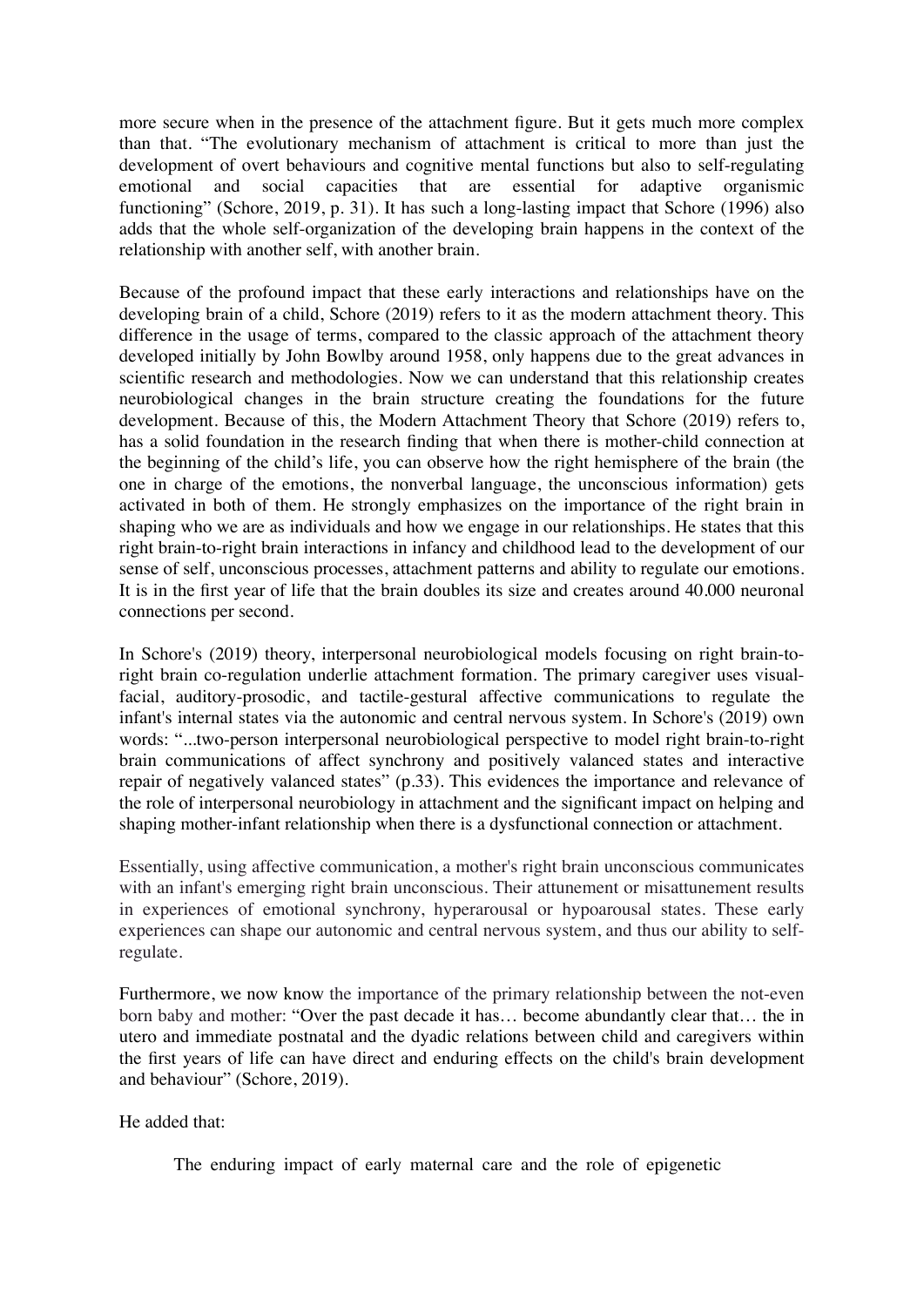modifications of the genome during critical periods in early brain development in health and disease is likely to be one of the most important discoveries in all of science that have major implications for our field (Schore, 2002, p. 435).

Nowadays, there is no doubt of the importance and the long-term effects that the connection between infant and primary caregiver has on brain development and disease. The child is provided, at nonverbal levels beneath conscious awareness, with self-object experiences that affect in a direct way the vitalization and structural cohesion of the self (Schore, 2002).

Developmental researchers Feldman, Greenbaum, and Yirmiya (1999) do the following observation: Face-to-face interactions that appear at approximately 2 months of age, are highly arousing, affect-laden, short interpersonal events that expose infants to extremely high levels of social and cognitive information. To regulate the high positive arousal, infants and mothers synchronize the intensity of their affective behaviour within seconds.

These dyadic experiences of "affect synchrony" or mirroring occur in the first expression of positively charged social play, what Trevarthen (1993) terms 'primary intersubjectivity', and at this time they are patterned by and infant-leads-mother-follows sequence. In this communicational matrix, both match psychobiological state and then simultaneously adjust their social attention, stimulation, and accelerating arousal to each other's responses. In such synchronized contexts of "mutually attuned selective cueing", the infant learns to send specific social cues to which the mother has responded, thereby reflecting 'an anticipatory sense of response of the other to the self, concomitant with an accommodation of the self to the other' (Bergman, 1999, p. 96 from Schore, 2002, p. 441).

This attunement, synchronisation, and way of communicating, create the foundations for brain development.

Synchrony develops because of mother and infant learning the rhythmic structure of the other and modifying his or her behaviour to fit that same structure (Lester, Hoffman, Brazelton, 1985). To enter this communication, the mother needs to be psychobiologically attuned to the reflections of the rhythms of his internal state.

The more the psychobiologically attuned mother is in her activity level to the infant during periods of social engagement, the more she allows him to recover quietly in periods of disengagement, and the more she attends to the child's reinitiating cues for re engagement, the more synchronised their interaction. These mutually attuned synchronised interactions are fundamental to the healthy affective development of the infant. The dual regulatory processes of affect synchrony are the fundamental building blocks of attachment and its associated emotions such as empathy (Schore, 2002, p. 441).

#### **THE PRESENCE OF EARLY TRAUMA IN THE PRIMARY CAREGIVER-INFANT RELATIONSHIP**

When relational trauma is present in the primary caregiver-infant relationship, the child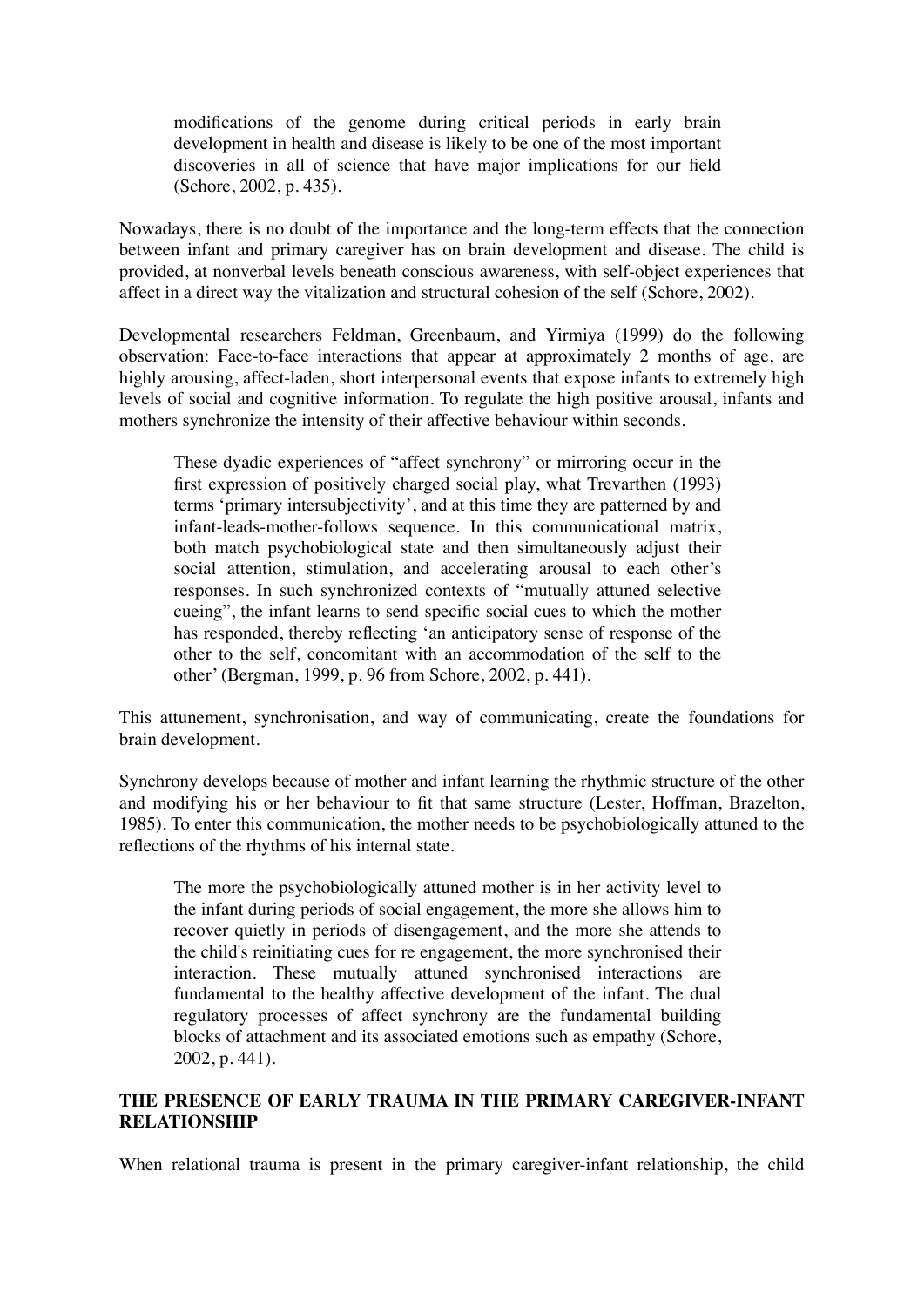cannot interiorise the emotional needs and the sense of safety required for a healthy development. Consequently, the right brain-to-right brain attunement and synchrony is not present, the primary caregiver is not being able to safely regulate the child's internal nervous system. The attachment is not secure. This could be the mother's intent of communicating and connecting to the child, it could be the mother still having her own relational or developmental trauma, it could be a number of varied reasons that stand between the mother and the infant and the possibility of developing a secure attachment.

To understand this, we need to have a clear understanding of what trauma is. Gabor Mate (2021) in the movie "The Wisdom of Trauma" refers to it as "what happens inside of you, of what happened to you". And things can happen inside you for which you do not need overly dramatic events. Trauma, essentially, is a restriction of your capacity. It is a limitation; it is a constriction in the body. It is a constriction in your mental capacity to respond in the present moment from your authentic self. Trauma is a restriction of your authentic self in the present moment. Trauma does not need a dramatic external event to happen, trauma could be created by a misattunement and misconnection between mother and infant.

When the mother is not able to attune with her child, when the mother has its own trauma to deal with, it is more difficult for her to be attuned to the child's physical and emotional needs.

Interplay facilitates this communication by supporting and sharing the experience of connection between mother and child. By helping sustain and attune both nervous systems into the same experience, by repairing the broken relationship, by healing relationship trauma, by reconnecting mother and infant.

### **UNDERSTANDING THE IMPORTANCE OF PLAY AS OUR MEANS TOWARDS HEALING**

It is now well known the importance and significance of play in working in a therapeutic relationship with children and their attachment figures. Toys are their words and play, their language.

According to the Association for Play Therapy, treatment involves the systematic use of a theoretical model to establish an interpersonal process wherein trained play therapists use the therapeutic powers of play to help clients prevent or resolve psychosocial difficulties and achieve optimal growth and development.

The Centre on the Developing Child of Harvard University (2021) establishes that play in early childhood is the main way of supporting the three core principles needed in their development: supporting responsive relationships, strengthening core life skills, and reducing sources of stress.

The essential processes of therapy are fully present in child play therapy. Jay B. Frankel (1998) suggests two interrelated processes as the essential ones in all analytic therapy. The first one is play: It includes the emergence and integration of dissociated self-states, symbolization, and recognition. The second one is the renegotiation of self-other relationships through action. This renegotiation is what helps patients become able to play in therapy when they have difficulty doing so.

Play is a bridge from the perceptual to the imaginary: In pretending, we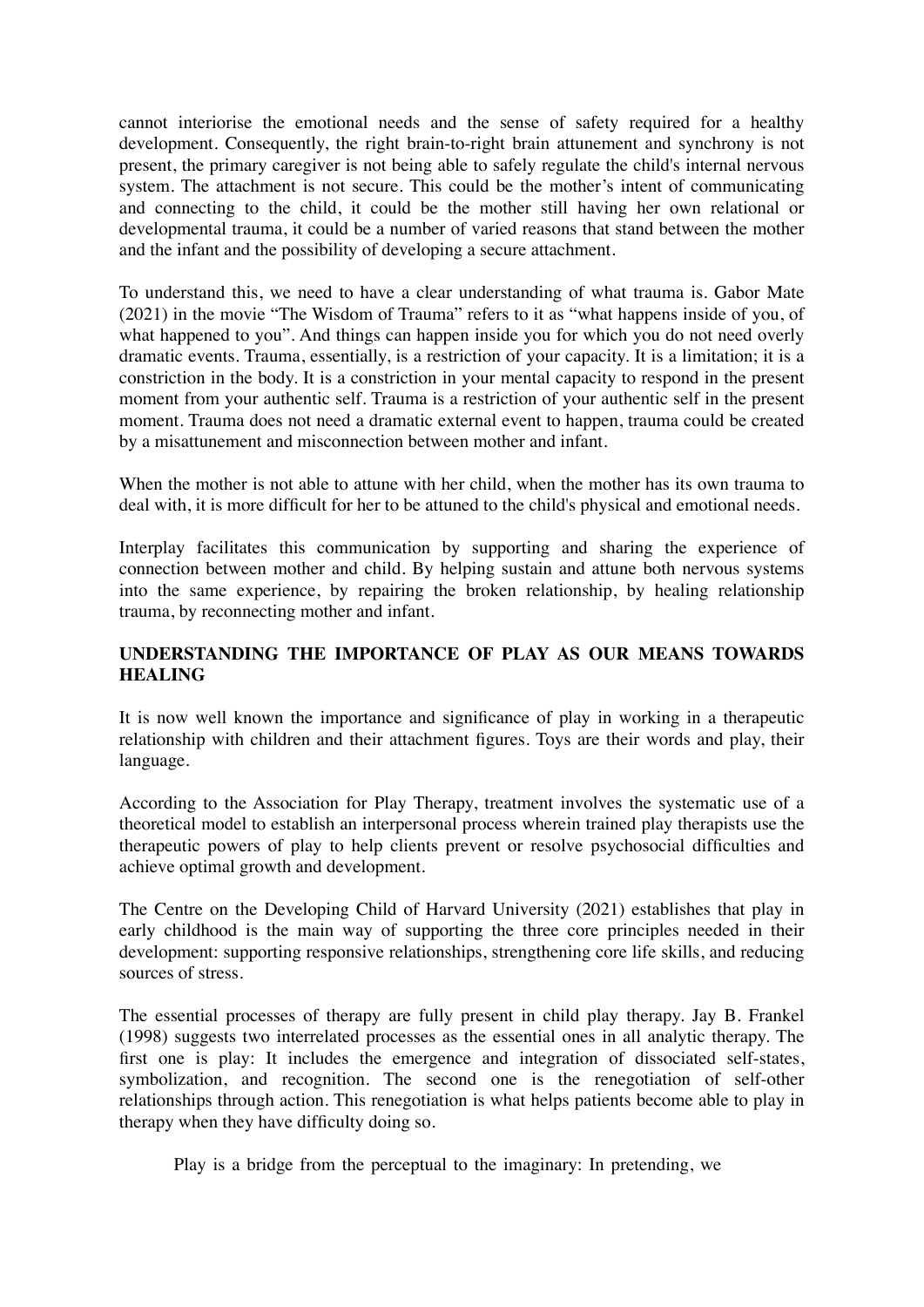both equate and differentiate the inner and outer worlds. It is a way of approaching a problematic part of ourselves, something in ourselves that we do not yet fully accept, and of trying to find a place for it in our lives. Through play, we integrate it into our experience of ourselves and into our interpersonal relationships. Playing gives us a sense of control over the problematic part of ourselves... Play lets us get to a disavowed piece of ourselves in our own way and at a pace we can control, hence with a greater feeling of safety (Jay B. Frankel, 1998, p. 152).

Winnicott (from Jay B. Frankel) states that we can either take something from our inner world and make it part of our play, or we can take objects from the external world and bring them into our play.

Jay B. Frankel (1998) says that therapy is designed for play. The patient does not need to worry about the real-world consequences of telling a therapist. This, consequently, frees the patient from external goals and pressures, an essential prerequisite for play. The therapist mediates as a real person for the patient, but it is someone the patient can use towards healing. For a child to play, the relationship with the therapist must feel safe, it requires total freedom from coercion, threat, or pressure.

Play is a fundamental expression of the attachment regulatory dynamic; it is also the interactive amplification of positive effects. Play calms and soothes infants, it modulates their stressful states of negative arousal, it replaces stress with joy and excitement. The regulatory processes of affect synchrony present in play states are the fundamental building blocks of attachment and its associated emotions that promote resilience and security (Schore, 2019, p. 226). Interplay Therapy facilitates this dynamic between mother-infants allowing for profound healing.

Mother-infant play serves an essential adaptive function- it progressively increases the infant's tolerance for higher levels of arousal that sustains more complex emotional, cognitive, and behavioural emergent functions (Schore, 2019, p. 227). Mother-infant play promotes human brain development. In Interplay Family Therapy, by working with the child and the attachment figure, we are creating the space and supporting them for the adaptive function of regulation to arise.

The role of the therapist is to co-create play contexts that can form an attachment, a bond of emotional communication and interactive regulation. Play therapy also serves as a context for rupture and repair, which enables a child to cope with an array of negative effects and to generate novel solutions to interpersonal problems. Mother-infant attachment can be repaired by allowing those two systems to re-engage with one another. Neuroplasticity gives that special and significant bond another chance.

The co-created therapeutic relationship thus allows children to tolerate and regulate not only negative emotions but also positive emotions, and it facilitates a more secure implicit, positive sense of self and emotional well-being (Schore, 2019, p. 241). The therapeutic relationship between the mother and child induces neuroplastic changes in the brain, especially in the emotion-processing right limbic system. These induced changes facilitated by therapy allow the transformation of an insecure attachment into an "earned secure '' attachment that encodes more efficient strategies of affect regulation. In addition to promoting cognitive changes, therapy can boost emotional resilience, a central marker of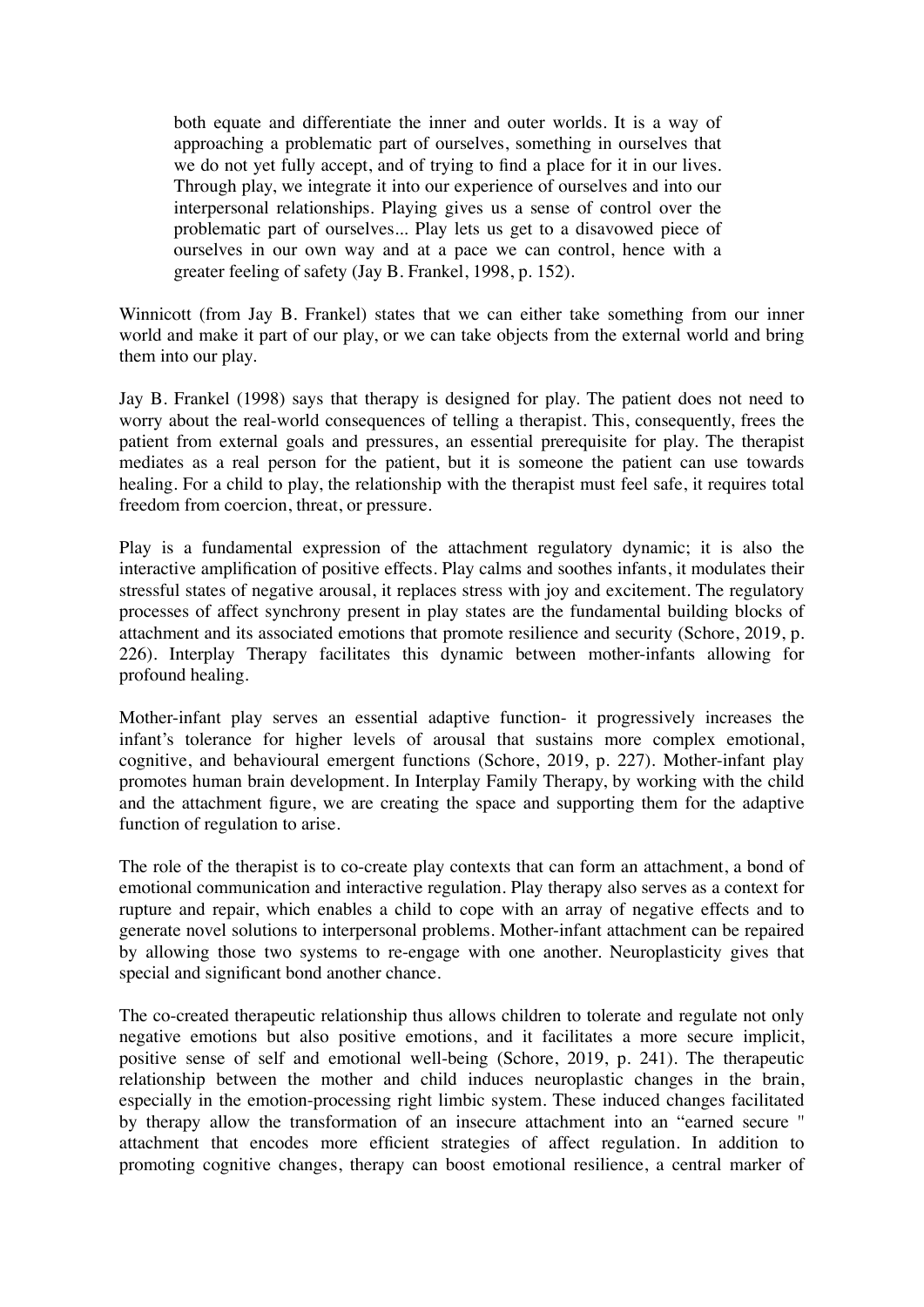mental health, which we consider an individual's ability to use in coping flexibility with the surprises and stresses inherent in human interactions (Schore, 2019, p. 242).

"Intimate, spontaneous, intersubjective mother-infant play presents an important expression of mutual love" (Schore, p.255).

### **INTERPLAY THERAPY AS OUR APPROACH TOWARDS HEALING**

Having seen all this evidence-based research about the importance of the relationship between the infant and the primary caregiver, there is little place for doubt as for how significant this is in helping that dyadic relationship, and therefore, mother-infant healing, not just generating an impact in the relationship, but healing in the child as a long lasting effect in the future emotional and cognitive development. It is healing for life. The reasons why Interplay Therapy is so effective in creating profound healing corresponds to the scientific foundations on why we work with the dyad in the same therapeutic room, why we focus on supporting and facilitating the reconnection of mother-infant's nervous system, right brain-toright brain attunement. Reconnecting to the fundamental needs that any individual has.

Relationship's shape who we are. "Neurons that fire together, wire together", meaning that our life experiences and relationships wire (and rewire) the brain. Every single brain on earth is different because we all have different experiences. As reviewed above, one of the most important influences in our lives is the way our parents or primary caregivers respond to us when we are children. Relationships directly affect our mind and brain, the way we understand, imitate, learn from, communicate and how we see and relate to ourselves and others. The challenge for many, is that past memories of the way in which we relate to others are not positive. We may experience all sorts of emotions such as feeling anxious, avoidant, or disorganised when in relation with another, this relates to the way we attached-or did notin early childhood. Neuroplasticity gives us the opportunity to learn how to securely relate to the world and others, giving those with negative experiences an enormous opportunity to rewire and achieve secure attachment leading to secure relationships and healing. That is what we do in Interplay Family Therapy.

By working with the child and the attachment figure, we are facilitating and supporting the process of deep healing. We are supporting and enabling right brain-to-right brain connection, attunement, mirroring, and synchrony. We are connecting and attuning two nervous systems under the same frequency. We are giving the child and the primary caregiver the significance of the shared experience, we are supporting two systems that are re-connecting to each other in affection, we are repairing and re-wiring. We are changing physiology, emotions, affection, and the most significant bond, both for the primary caregiver and the child, creating deep and long-lasting healing. There is always time to re-connect, to re-wire, to come together, to experience healing.

Interplay gives the mother and the infant the possibility to repair that attachment, to reconnect through play with a therapist that supports both systems in connection, with a therapist that provides a safe enough space for that re-connection to happen. Interplay Family Therapy provides families with the possibility to repair the significant attachment with all the future implications that a secure attachment brings, not only to the mother and infant as individuals but to the whole family system, helping in the regulation, synchrony, attachment, and attunement of all of them.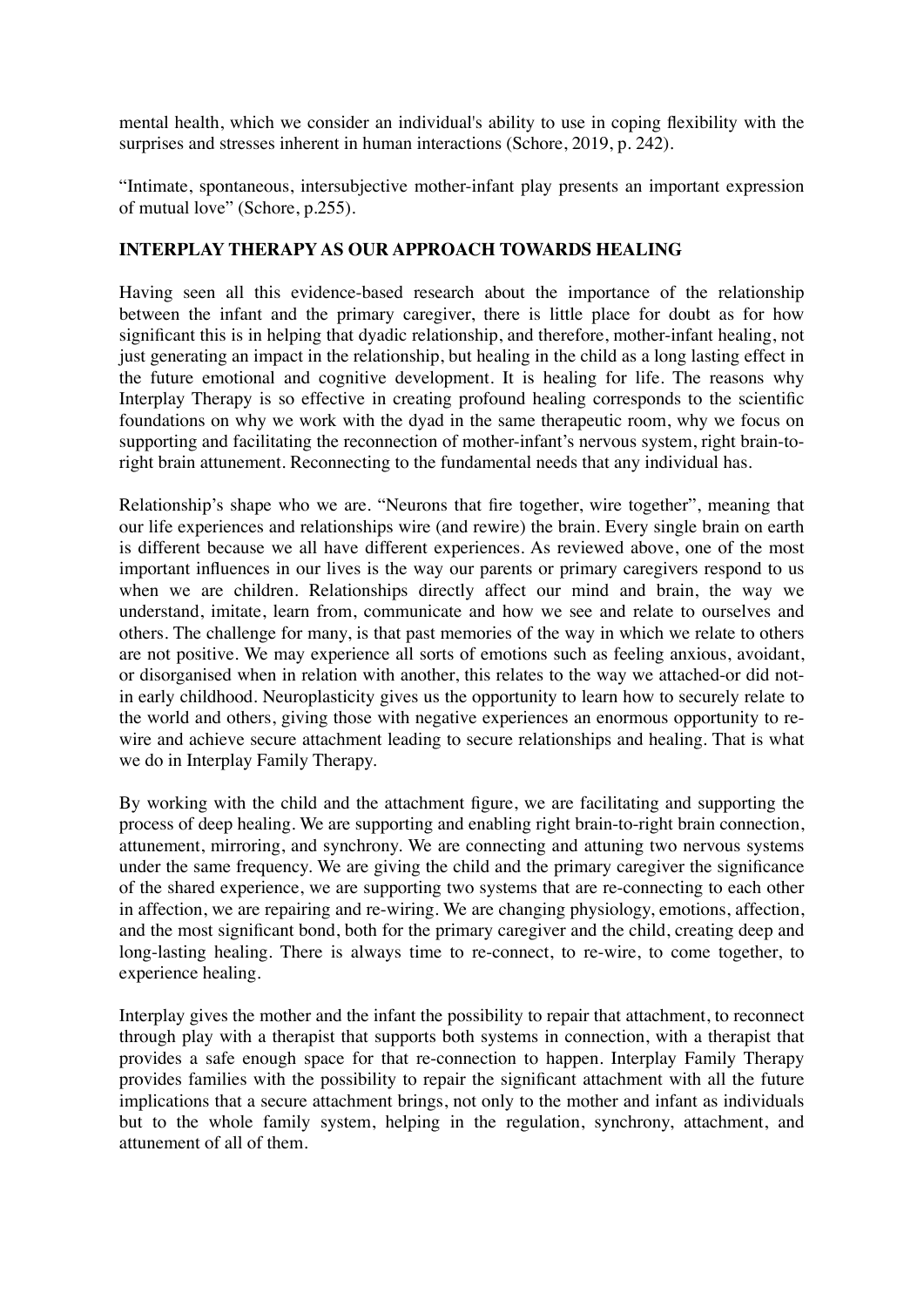We do what Bessel Von Der Kok (2014) puts in precise words: "The critical issue is reciprocity. Being truly heard and seen by the people around us. Feeling that we are held in someone else's heart and mind." During Interplay Therapy processes, we put all our energy into being truly present and reciprocal, we thrive to genuinely hear and see the human beings we are sharing the experience with, we hold them in our hearts and minds. Above everything, we respect through a humanistic approach, the times, needs and individual processes of each persona in the dyad we are in presence with.

### **CONCLUSIONS**

In conclusion and after the careful consideration of all the research findings mentioned above, we can confidently state that through the mechanism of the dyadic regulation of emotion, the baby becomes attached to the regulation of the caregiver who expands opportunities for positive and minimises negative affective states, creating the foundation of future interactions and therefore for brain development. The lasting legacy of an early secure attachment with a psychobiologically attuned good-enough mother, means a right brain that can efficiently cope with the novelty and stress that is part of all human interaction, and that the infant gets a positive source of stress regulation as well as a sense of safety (Schore, 2002).

It has become abundantly clear that the in utero and immediate post-natal environments and the dyadic relations between child and caregivers within the first years of life can have direct and enduring effects on the child's brain development and behaviour. The enduring impact of early maternal care and the role of epigenetic modifications of the genome during critical periods in early brain development in health and disease is likely to be one of the most important discoveries in all of science that have major implications for our fields (Journal of Child Psychology and Psychiatry from Schore, 2002, p. 155).

Mother nature and mother nurture combine to shape human nature.

## **REFERENCES**

Brain Matters. (29 January 2020). *Early Childhood Development* [Video]. YouTube. https:// www.youtube.com/watch?v=Rw\_aVnlp0JY

Chicago Humanities Festival. (12 December 2014). *Bruce D. Perry: Social & Emotional Development in Early Childhood* [Video]. YouTube. https://www.youtube.com/watch? v=vkJwFRAwDNE

Centre on the Developing Child (2021). Play in Early Childhood: The Role of Play in Any Setting. https://developingchild.harvard.edu/resources/play-in-early-childhood-the-role-ofplay-in-any-setting/

Dalai Lama Centre for Peace and Education. (26 of May 2012). *Gordon Neufeld: Making sense of anxiety in children and youth* [Video]. Youtube. https://www.youtube.com/watch? v=hymwvaZ9oKg

Frankel, J., B., Ph.D. (1998) The play's the thing how the essential processes of therapy are seen most clearly in child therapy, Psychoanalytic Dialogues, 8:1, 149-182, DOI: